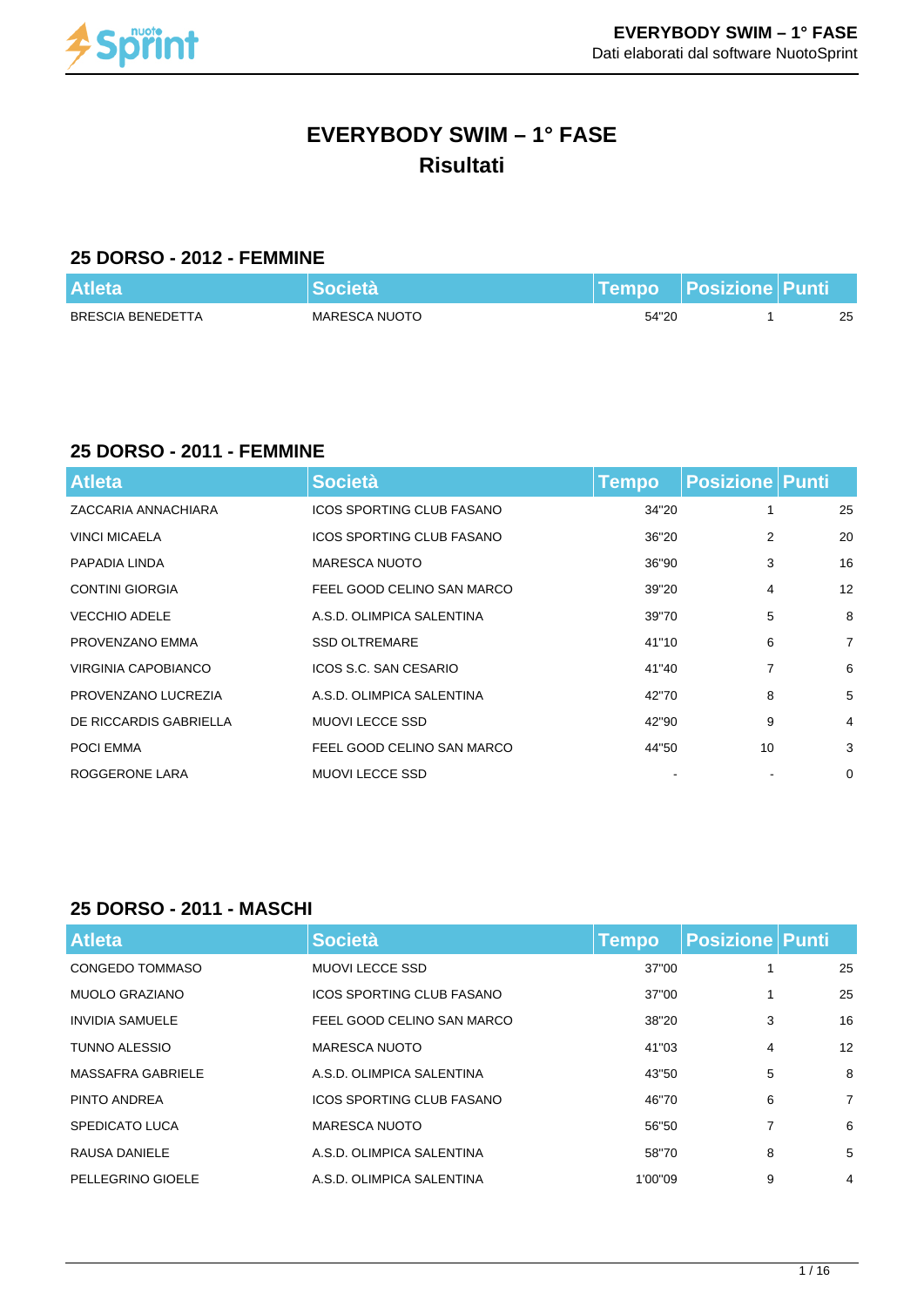

CIURLIA PAOLO A.S.D. OLIMPICA SALENTINA - - 0

#### **25 DORSO - 2010 - MASCHI**

| <b>Atleta</b>           | <b>Società</b>                   | <b>Tempo</b> | <b>Posizione   Punti</b> |                |
|-------------------------|----------------------------------|--------------|--------------------------|----------------|
| <b>MUOLO ANGELO</b>     | <b>ICOS SPORTING CLUB FASANO</b> | 26"10        | 1                        | 25             |
| <b>MASTRIA GIOELE</b>   | ICOS S.C. SAN CESARIO            | 26"20        | $\overline{2}$           | 20             |
| DI LAURO FRANCESCO      | FEEL GOOD CELINO SAN MARCO       | 26"70        | 3                        | 16             |
| CICIRIELLO CRISTIAN     | ICOS S.C. SAN CESARIO            | 27"20        | 4                        | 12             |
| <b>DEL PRETE SIMONE</b> | <b>MUOVI LECCE SSD</b>           | 27"40        | 5                        | 8              |
| <b>PUCE FEDERICO</b>    | FEEL GOOD CELINO SAN MARCO       | 28"10        | 6                        | $\overline{7}$ |
| <b>VACCA GIUSEPPE</b>   | FEEL GOOD CELINO SAN MARCO       | 28"70        | 7                        | 6              |
| <b>ALLEGRINI LUIGI</b>  | FEEL GOOD CELINO SAN MARCO       | 34"30        | 8                        | 5              |
| SANÓ LORENZO            | FEEL GOOD CELINO SAN MARCO       | 34"90        | 9                        | 4              |
| QUARTA JACOPO           | ICOS S.C. SAN CESARIO            | 35"60        | 10                       | 3              |
| <b>TORSELLO LORENZO</b> | <b>SSD OLTREMARE</b>             | 36"10        | 11                       | $\overline{2}$ |
| <b>CARETTO SAMUELE</b>  | FEEL GOOD CELINO SAN MARCO       | 37"60        | 12                       | $\mathbf{1}$   |
| <b>DELANNOY PATRICK</b> | <b>MARESCA NUOTO</b>             | 38"90        | 13                       | $\mathbf{1}$   |
| <b>MAGGI DOMENICO</b>   | <b>ICOS SPORTING CLUB FASANO</b> | 43"80        | 14                       | 1              |

#### **25 DORSO - 2009 - FEMMINE**

| <b>Atleta</b>             | <b>Società</b>             | <b>Tempo</b> | <b>Posizione Punti</b> |                |
|---------------------------|----------------------------|--------------|------------------------|----------------|
| <b>MARSANO ELISABETTA</b> | A.S.D. OLIMPICA SALENTINA  | 24"00        | 1                      | 25             |
| BARZELOGNA ALESSANDRA     | <b>MUOVI LECCE SSD</b>     | 24"20        | 2                      | 20             |
| <b>SPENNATO MAHILA</b>    | <b>SSD OLTREMARE</b>       | 24"40        | 3                      | 16             |
| <b>COLETTA BEATRICE</b>   | FEEL GOOD CELINO SAN MARCO | 26"90        | 4                      | 12             |
| <b>MATTIOLI FIORELLA</b>  | ICOS S.C. SAN CESARIO      | 27"00        | 5                      | 8              |
| PEZZUTO MARGARET          | FEEL GOOD CELINO SAN MARCO | 27"50        | 6                      | $\overline{7}$ |
| CARRIERI MARIA GRAZIA     | FEEL GOOD CELINO SAN MARCO | 27"90        | 7                      | 6              |
| PATURZO AURORA            | A.S.D. OLIMPICA SALENTINA  | 28"00        | 8                      | 5              |
| <b>GAETANI ADRIANA</b>    | <b>SSD OLTREMARE</b>       | 28"40        | 9                      | 4              |
| <b>VALLI CHIARA</b>       | ICOS S.C. SAN CESARIO      | 28"60        | 10                     | 3              |
| PIZZILEO GIADA            | A.S.D. OLIMPICA SALENTINA  | 28"80        | 11                     | 2              |
| <b>CITO SOFIA</b>         | FEEL GOOD CELINO SAN MARCO | 29"70        | 12                     | $\mathbf{1}$   |
| <b>GRECO SERENA</b>       | ICOS S.C. SAN CESARIO      | 30"10        | 13                     | $\mathbf{1}$   |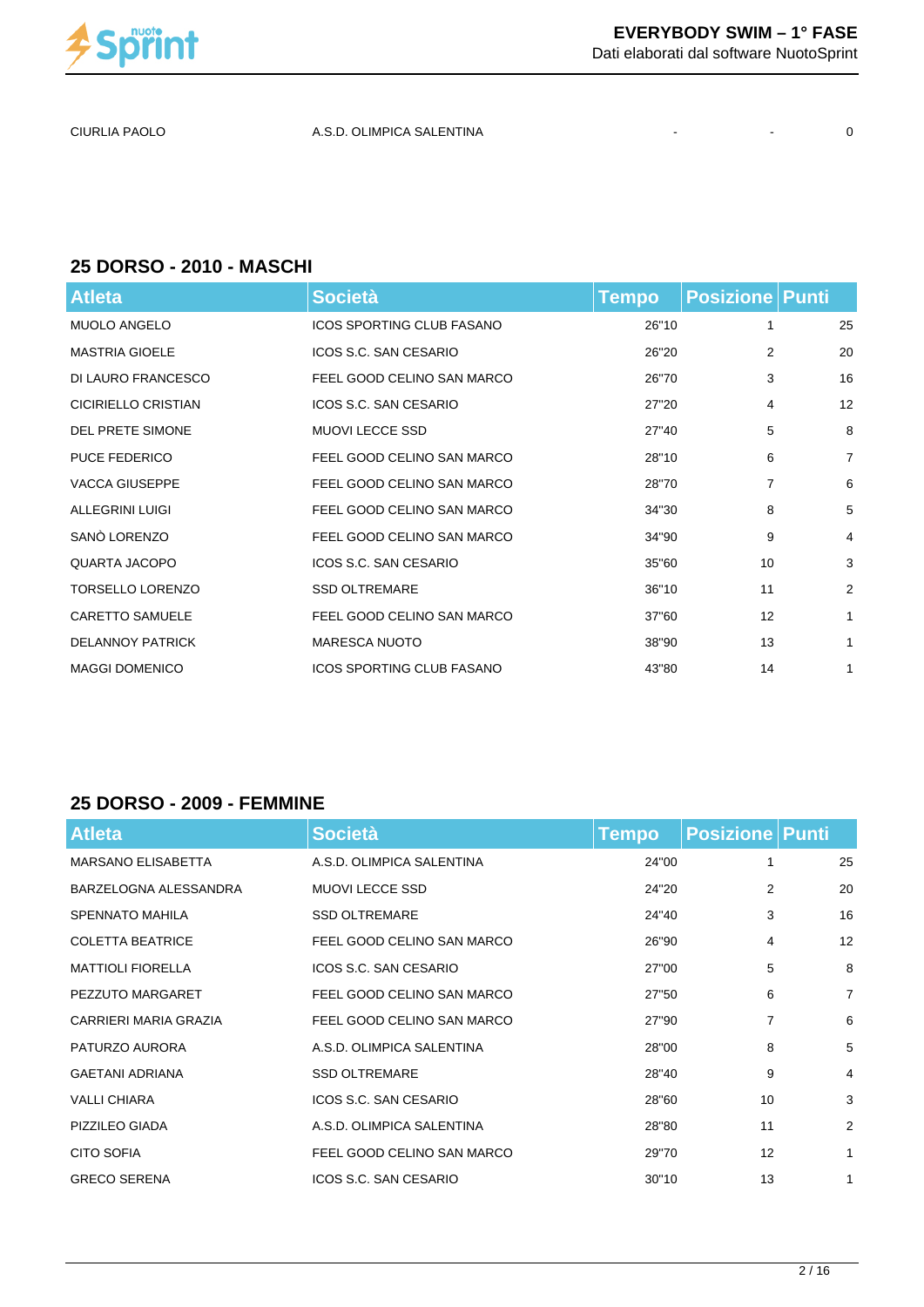

| RIVIZZIGNO ASIA      | ICOS SPORTING CLUB FASANO | 30"50 | 14 |  |
|----------------------|---------------------------|-------|----|--|
| CAPOZZA EMMA         | <b>SSD OLTREMARE</b>      | 30"90 | 15 |  |
| PARROTTA GIORGIA     | A.S.D. OLIMPICA SALENTINA | 31"80 | 16 |  |
| CAIONE ALICE         | <b>MARESCA NUOTO</b>      | 34"40 | 17 |  |
| SANZO' SILVIA        | A.S.D. OLIMPICA SALENTINA | 35"90 | 18 |  |
| <b>BRUNO MARTINA</b> | ICOS S.C. SAN CESARIO     | 37"30 | 19 |  |
| BECCARISI ANASTASIA  | MUOVI LECCE SSD           |       |    |  |

# **25 DORSO - 2010 - FEMMINE**

| <b>Atleta</b>             | <b>Società</b>                   | <b>Tempo</b> | <b>Posizione Punti</b> |                |
|---------------------------|----------------------------------|--------------|------------------------|----------------|
| CALÒ NOEMI                | FEEL GOOD CELINO SAN MARCO       | 25"00        | 1                      | 25             |
| PEZZUTO LETIZIA           | FEEL GOOD CELINO SAN MARCO       | 29"60        | 2                      | 20             |
| <b>IMBRIANI IRENE</b>     | <b>MARESCA NUOTO</b>             | 31"50        | 3                      | 16             |
| <b>MARTINO SUAMY ROEL</b> | <b>ICOS SPORTING CLUB FASANO</b> | 32"10        | 4                      | 12             |
| <b>CENTONZE BEATRICE</b>  | <b>MARESCA NUOTO</b>             | 33"00        | 5                      | 8              |
| <b>BONANNO SOFIA</b>      | <b>MARESCA NUOTO</b>             | 34"60        | 6                      | $\overline{7}$ |
| ORLANDO ALESSIA           | <b>ICOS SPORTING CLUB FASANO</b> | 34"70        | 7                      | 6              |
| <b>VERNAGLIONE SARAH</b>  | MARESCA NUOTO                    | 35"70        | 8                      | 5              |
| <b>FRANCO CHIARA</b>      | <b>SSD OLTREMARE</b>             | 36"00        | 9                      | 4              |
| <b>SOLITO FRANCESCA</b>   | <b>SSD OLTREMARE</b>             | 36"20        | 10                     | 3              |
| <b>MARINO SOFIA</b>       | <b>MARESCA NUOTO</b>             | 36"30        | 11                     | 2              |
| DE LORENZIS MATILDE       | ICOS S.C. SAN CESARIO            | 37"10        | 12                     | 1              |
| <b>VETRUGNO SOFIA</b>     | <b>MARESCA NUOTO</b>             | 38"50        | 13                     | $\mathbf{1}$   |
| <b>BOCCASSINI GIORGIA</b> | ICOS S.C. SAN CESARIO            | 41"90        | 14                     | 1              |
| ALBANESE GIORGIA          | <b>MARESCA NUOTO</b>             | 42"10        | 15                     | $\mathbf{1}$   |
| DE CARO ELEONORA          | <b>MARESCA NUOTO</b>             | 46"90        | 16                     | 1              |
| LONGO GAIA                | <b>MARESCA NUOTO</b>             | 48"00        | 17                     | 1              |
| <b>CITTI CLARISSA</b>     | <b>MARESCA NUOTO</b>             | 54"40        | 18                     | 1              |
| <b>MIRI ALICE</b>         | ICOS S.C. SAN CESARIO            | 54"70        | 19                     | 1              |
| <b>SPINELLI EMMA</b>      | <b>SSD OLTREMARE</b>             |              |                        | 0              |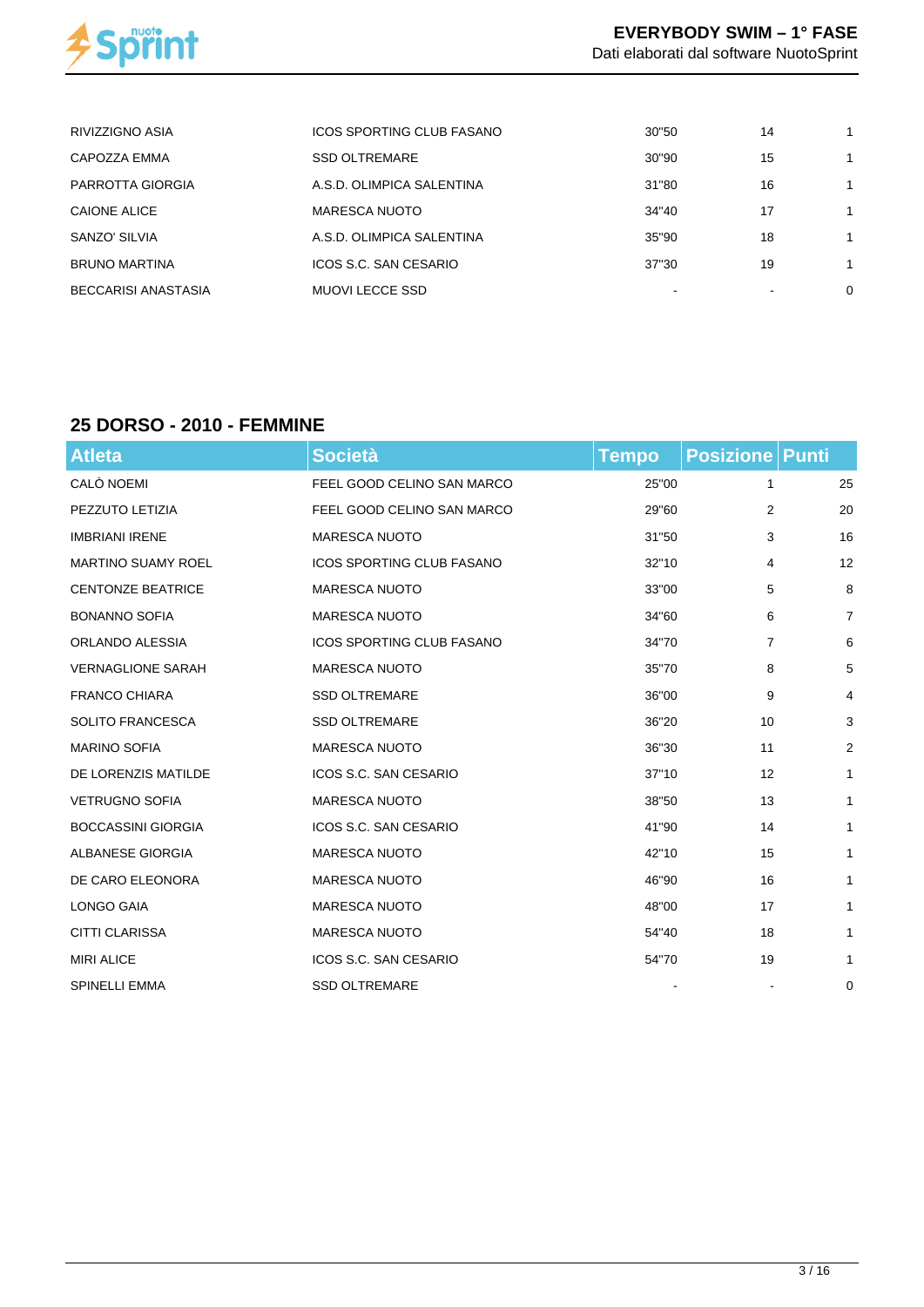

### **25 DORSO - 2009 - MASCHI**

| <b>Atleta</b>           | <b>Società</b>                 | <b>Tempo</b> | <b>Posizione Punti</b> |                |
|-------------------------|--------------------------------|--------------|------------------------|----------------|
| <b>BORRACINO IVAN</b>   | ICOS S. C. FRANCAVILLA FONTANA | 23"70        | 1                      | 25             |
| <b>TUNDO SIMONE</b>     | A.S.D. OLIMPICA SALENTINA      | 25"00        | 2                      | 20             |
| <b>MEGA MATTEO</b>      | <b>SSD OLTREMARE</b>           | 25"80        | 3                      | 16             |
| DE SANTIS DIEGO         | <b>SSD OLTREMARE</b>           | 26"60        | 4                      | 12             |
| <b>LAI JACOPO</b>       | ICOS S.C. SAN CESARIO          | 26"80        | 5                      | 8              |
| <b>FIASCHI ERIK</b>     | FEEL GOOD CELINO SAN MARCO     | 27"30        | 6                      | $\overline{7}$ |
| PISANELLO LUIGI         | <b>SSD OLTREMARE</b>           | 27"50        | 7                      | 6              |
| <b>GALIANO GIUSEPPE</b> | ICOS S. C. FRANCAVILLA FONTANA | 28"30        | 8                      | 5              |
| <b>LECCISO GIORGIO</b>  | <b>MARESCA NUOTO</b>           | 28"40        | 9                      | 4              |
| <b>ARNESANO SAMUEL</b>  | <b>MARESCA NUOTO</b>           | 30"20        | 10                     | 3              |
| <b>DIMA ANDREA</b>      | <b>SSD OLTREMARE</b>           | 30"30        | 11                     | 2              |
| <b>FIASCHI ERWIN</b>    | FEEL GOOD CELINO SAN MARCO     | 30"30        | 11                     | 2              |
| <b>TORNESE GIACOMO</b>  | ICOS S.C. SAN CESARIO          | 30"40        | 13                     | $\mathbf{1}$   |
| <b>GINELLI RICCARDO</b> | ICOS S.C. SAN CESARIO          | 30"50        | 14                     | $\mathbf{1}$   |
| <b>CARBONE GIUSEPPE</b> | ICOS S. C. FRANCAVILLA FONTANA | 30"80        | 15                     | $\mathbf{1}$   |
| <b>GIULIO SCHIRINZI</b> | MARESCA NUOTO                  | 30"90        | 16                     | $\mathbf{1}$   |
| DE MARCO GABRIELE       | <b>MARESCA NUOTO</b>           | 32"30        | 17                     | $\mathbf{1}$   |
| <b>MONTEDURO SIMONE</b> | ICOS S.C. SAN CESARIO          | 32"50        | 18                     | $\mathbf{1}$   |
| <b>SPEDICATO MARCO</b>  | <b>MARESCA NUOTO</b>           | 37"30        | 19                     | $\mathbf{1}$   |
| RIZZO DAVIDE            | ICOS S.C. SAN CESARIO          | 37"80        | 20                     | $\mathbf{1}$   |
| <b>BRUNO RICCARDO</b>   | ICOS S.C. SAN CESARIO          | 38"00        | 21                     | $\mathbf{1}$   |
| <b>ZEZZA SAMUELE</b>    | FEEL GOOD CELINO SAN MARCO     | 39"70        | 22                     | $\mathbf{1}$   |
| RICCHIUTO GABRIELE      | ICOS S.C. SAN CESARIO          |              |                        | 0              |
| <b>STANO LORENZO</b>    | ICOS S.C. SAN CESARIO          |              |                        | 0              |

#### **25 DORSO - 2008 - MASCHI**

| <b>Atleta</b>            | <b>Società</b>                   | Tempo | <b>Posizione Punti</b> |                |
|--------------------------|----------------------------------|-------|------------------------|----------------|
| <b>TRAPANI SALVATORE</b> | ICOS SPORTING CLUB FASANO        | 20"70 |                        | 25             |
| ROMANO ANTONIO           | ICOS S.C. SAN CESARIO            | 22"00 | 2                      | 20             |
| CAPONE FRANCO            | ICOS S.C. SAN CESARIO            | 24"10 | 3                      | 16             |
| <b>GARZIA GABRIELE</b>   | ICOS S.C. SAN CESARIO            | 24"10 | 3                      | 16             |
| NISI DAVIDE              | ICOS S. C. FRANCAVILLA FONTANA   | 24"10 | 3                      | 16             |
| <b>TRONCONE ANTONIO</b>  | <b>MARESCA NUOTO</b>             | 24"60 | 6                      | $\overline{7}$ |
| PASSABI' ANTONIO         | <b>SSD OLTREMARE</b>             | 24"70 | 7                      | 6              |
| <b>MANCINI GIUSEPPE</b>  | <b>ICOS SPORTING CLUB FASANO</b> | 24"80 | 8                      | 5              |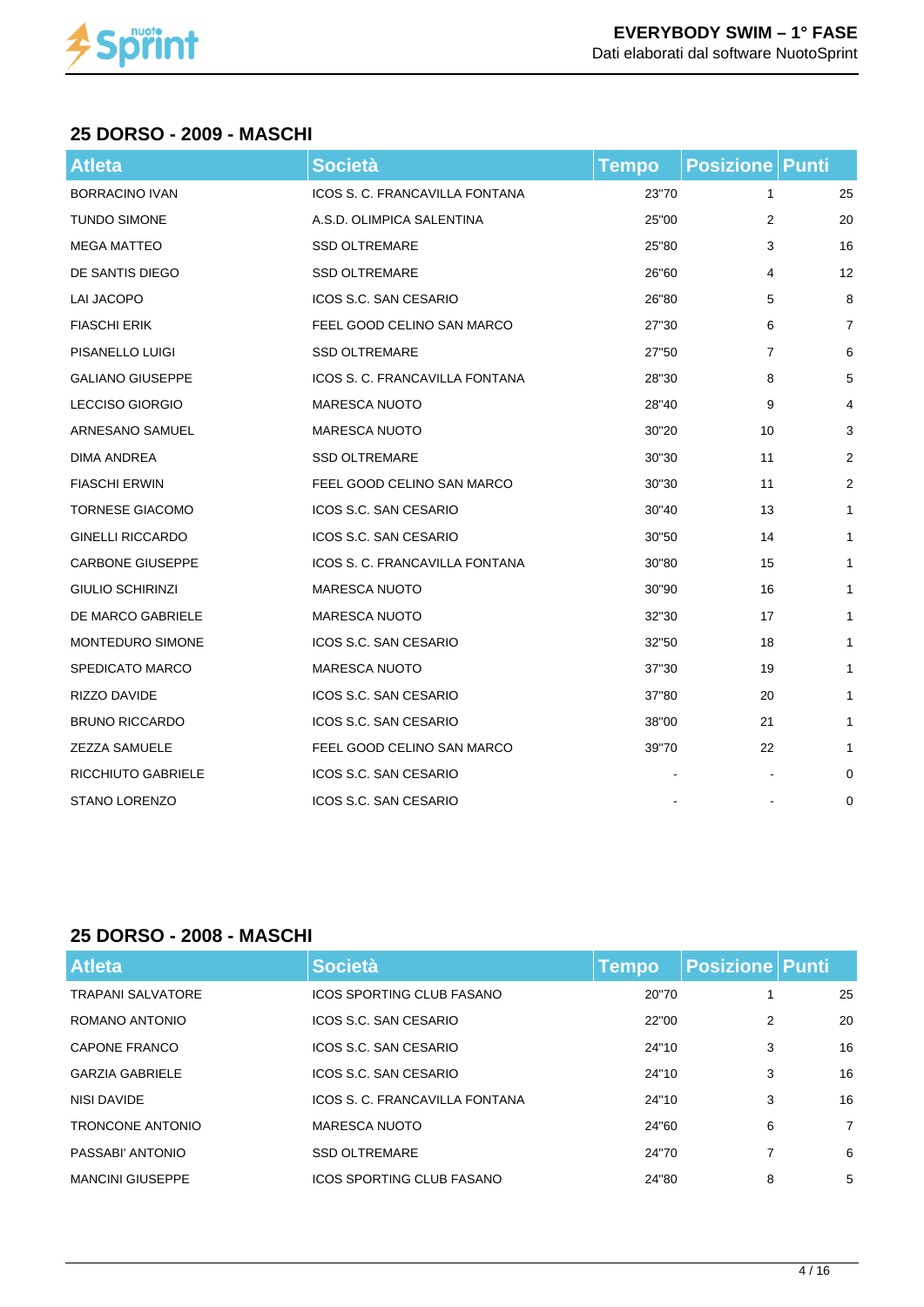

| <b>FERRARI GIORGIO</b>  | <b>SSD OLTREMARE</b>             | 25"30 | 9  | $\overline{4}$ |
|-------------------------|----------------------------------|-------|----|----------------|
| DIBITONTO ALESSANDRO    | <b>ICOS SPORTING CLUB FASANO</b> | 25"50 | 10 | 3              |
| <b>TOMMASI MARTINO</b>  | <b>SSD OLTREMARE</b>             | 26"50 | 11 | $\overline{2}$ |
| <b>SERGIO FRANCESCO</b> | ICOS S.C. SAN CESARIO            | 26"60 | 12 | $\mathbf{1}$   |
| DELLE DONNE FRANCESCO   | <b>SSD OLTREMARE</b>             | 26"70 | 13 | 1              |
| DELL'ANNA MICHAEL       | <b>SSD OLTREMARE</b>             | 26"80 | 14 | 1              |
| PRATO LORENZO           | <b>MARESCA NUOTO</b>             | 27"00 | 15 | 1              |
| <b>IVANOV EGOR</b>      | <b>SSD OLTREMARE</b>             | 31"00 | 16 | 1              |
| PROTOPAPA MATTEO        | <b>SSD OLTREMARE</b>             | 32"00 | 17 | 1              |
| CARLA' ANDREA           | <b>MUOVI LECCE SSD</b>           | 32"50 | 18 | 1              |
| <b>CAPUTO ANDREA</b>    | ICOS S.C. SAN CESARIO            | 32"80 | 19 | 1              |
| <b>CARLINO MATTIA</b>   | <b>SSD OLTREMARE</b>             |       |    | $\mathbf 0$    |
| <b>GAETANI MATTEO</b>   | ICOS S.C. SAN CESARIO            |       |    | $\mathbf 0$    |
| POLO MATTEO             | <b>SSD OLTREMARE</b>             |       |    | $\mathbf 0$    |

#### **25 STILE LIBERO - 2011 - FEMMINE**

| <b>Atleta</b> | <b>Società</b>                   |       | Tempo Posizione Punti |    |
|---------------|----------------------------------|-------|-----------------------|----|
| VINCI MICAELA | <b>ICOS SPORTING CLUB FASANO</b> | 32"00 |                       | 25 |

# **25 STILE LIBERO - 2010 - MASCHI**

| <b>Atleta</b>       | <b>Società</b>                   |       | Tempo Posizione Punti |    |
|---------------------|----------------------------------|-------|-----------------------|----|
| MUOLO ANGELO        | <b>ICOS SPORTING CLUB FASANO</b> | 20"30 |                       | 25 |
| DI LAURO FRANCESCO  | FEEL GOOD CELINO SAN MARCO       | 24"30 |                       | 20 |
| CACCIAPAGLIA ANDREA | MUOVI LECCE SSD                  | 26"00 |                       | 16 |

# **25 STILE LIBERO - 2010 - FEMMINE**

| <b>Atleta</b> | <b>Società</b>             | <b>Tempo</b> | <b>Posizione Punti</b> |    |
|---------------|----------------------------|--------------|------------------------|----|
| CALÒ NOEMI    | FEEL GOOD CELINO SAN MARCO | 25"00        |                        | 25 |
| CONGEDO SOFIA | <b>MUOVI LECCE SSD</b>     | 25"20        |                        | 20 |
| IAIA MARTINA  | FEEL GOOD CELINO SAN MARCO | 28"60        |                        | 16 |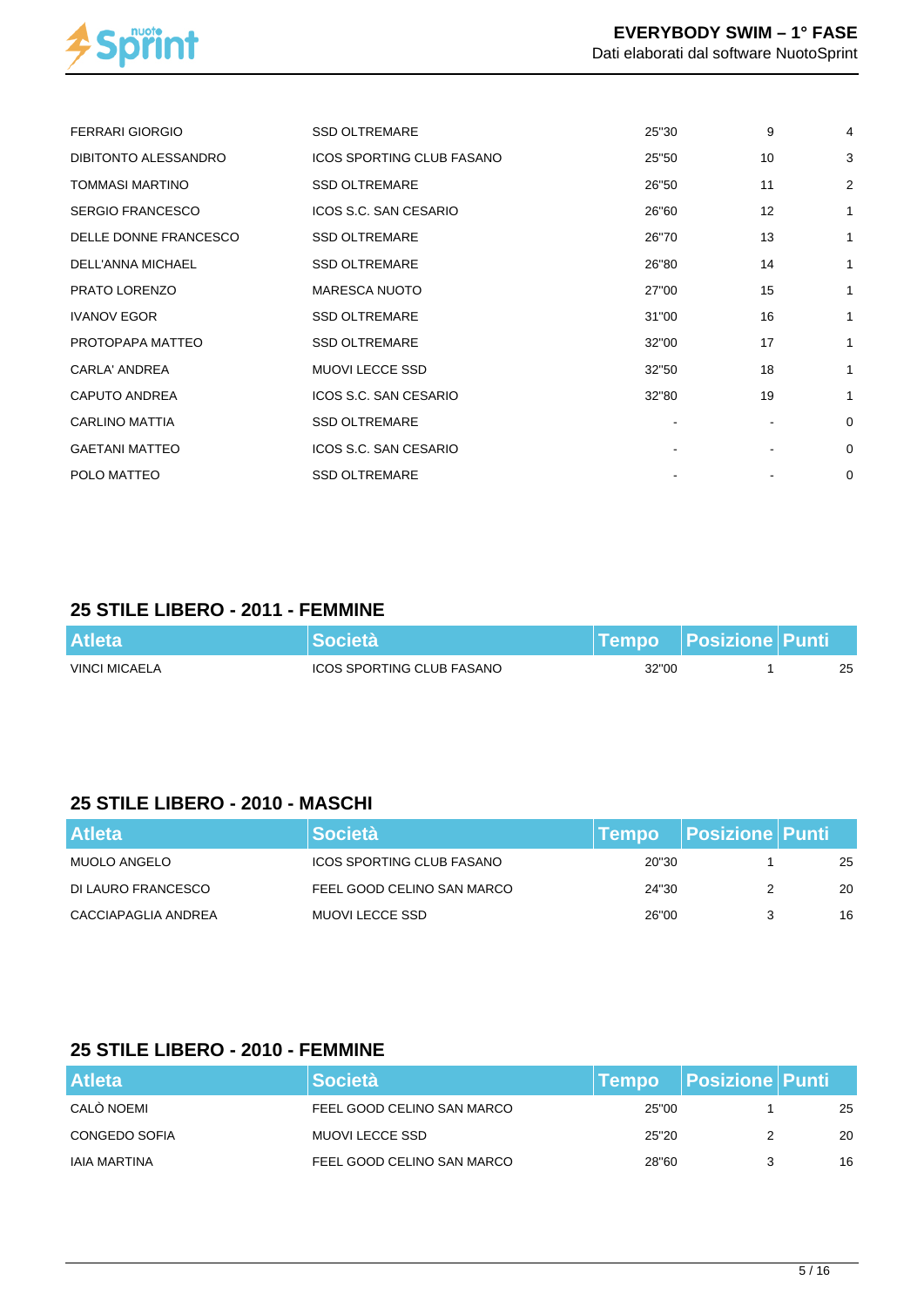

| PASCA CLAUDIA             | MUOVI LECCE SSD                | 30"00 | 12 |
|---------------------------|--------------------------------|-------|----|
| RODIA MARIA SOFIA         | ICOS S. C. FRANCAVILLA FONTANA | 30"30 |    |
| <b>MARTINO SUAMY ROEL</b> | ICOS SPORTING CLUB FASANO      | 32"20 |    |
| ORLANDO ALESSIA           | ICOS SPORTING CLUB FASANO      | 39"00 | 6  |

#### **25 STILE LIBERO - 2009 - FEMMINE**

| <b>Atleta</b>       | <b>Società</b>                 | Tempo | Posizione Punti |                   |
|---------------------|--------------------------------|-------|-----------------|-------------------|
| PROVENZANO AZZURRA  | A.S.D. OLIMPICA SALENTINA      | 21"30 |                 | 25                |
| PERRONE MATILDE     | MARESCA NUOTO                  | 24"80 | 2               | 20                |
| MICCOLI AGNESE      | FEEL GOOD CELINO SAN MARCO     | 26"10 | 3               | 16                |
| PASCA VIOLA         | MUOVI LECCE SSD                | 26"40 | 4               | $12 \overline{ }$ |
| PAPALEO NOEMI       | FEEL GOOD CELINO SAN MARCO     | 27"60 | 5               | 8                 |
| <b>MANCA AMELIA</b> | ICOS S. C. FRANCAVILLA FONTANA | 30"90 | 6               | 7                 |

## **25 STILE LIBERO - 2009 - MASCHI**

| <b>Atleta</b>             | <b>Società</b>                 | <b>Tempo</b> | <b>Posizione Punti</b> |                |
|---------------------------|--------------------------------|--------------|------------------------|----------------|
| <b>REFOLO MICHELE</b>     | <b>MUOVI LECCE SSD</b>         | 17"04        |                        | 25             |
| BORRACINO IVAN            | ICOS S. C. FRANCAVILLA FONTANA | 20"70        | 2                      | 20             |
| CIURLIA CARLO             | A.S.D. OLIMPICA SALENTINA      | 21"50        | 3                      | 16             |
| PELLEGRINO MATTIA         | A.S.D. OLIMPICA SALENTINA      | 21"70        | 4                      | 12             |
| <b>MARTALO' SALVATORE</b> | A.S.D. OLIMPICA SALENTINA      | 22"00        | 5                      | 8              |
| <b>GALIANO GIUSEPPE</b>   | ICOS S. C. FRANCAVILLA FONTANA | 22"10        | 6                      | $\overline{7}$ |
| CAPOBIANCO RICCARDO       | ICOS S.C. SAN CESARIO          | 22"40        | 7                      | 6              |
| <b>CARBONE GIUSEPPE</b>   | ICOS S. C. FRANCAVILLA FONTANA | 24"80        | 8                      | 5              |
| <b>TUNNO SIMONE</b>       | <b>MARESCA NUOTO</b>           | 25"40        | 9                      | 4              |
| <b>MELE LUIGI</b>         | <b>MARESCA NUOTO</b>           | 26"70        | 10                     | 3              |
| <b>CAUS LEONARDO</b>      | <b>MUOVI LECCE SSD</b>         | 31"30        | 11                     | 2              |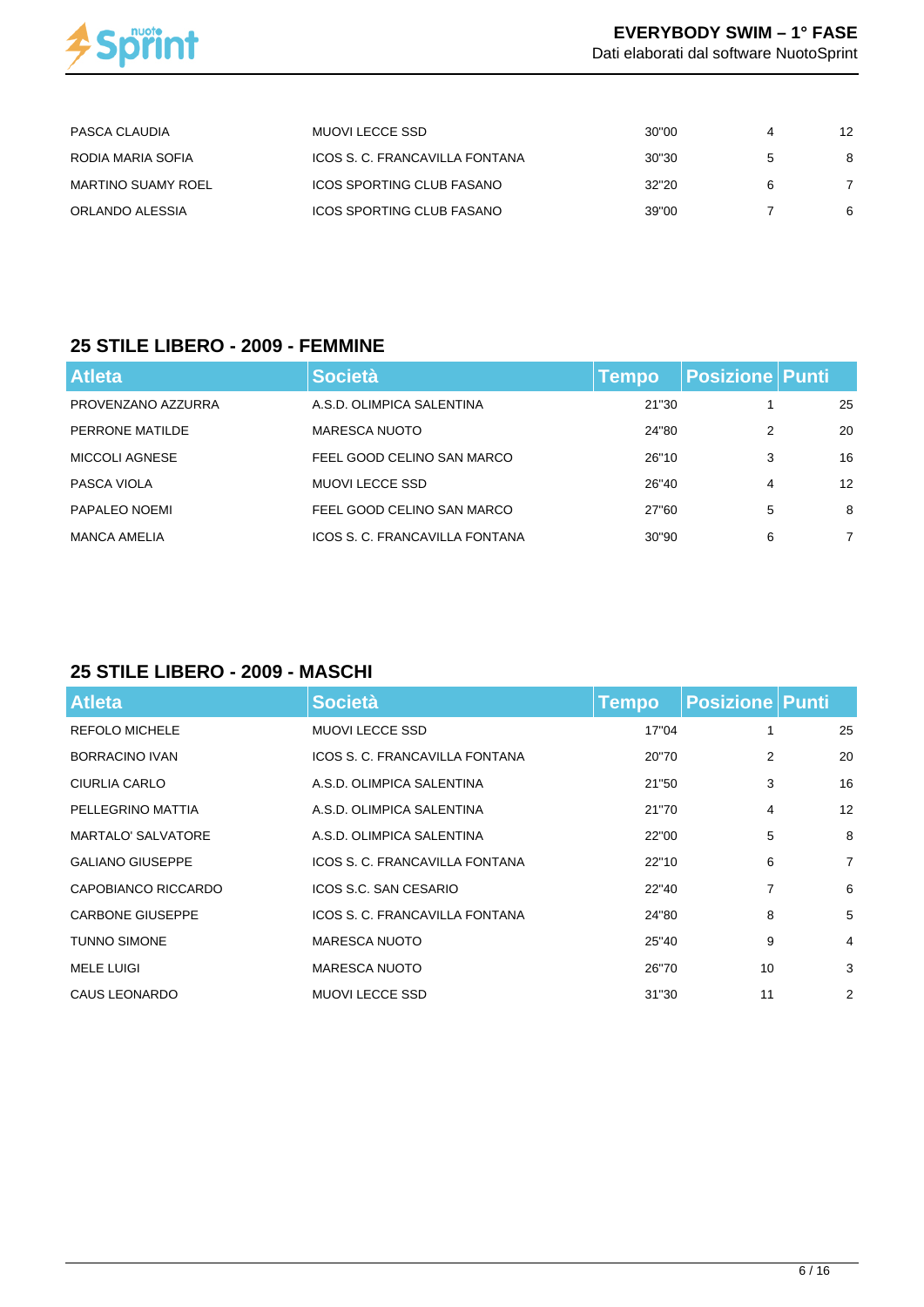

## **25 STILE LIBERO - 2008 - MASCHI**

| <b>Atleta</b>            | <b>Società</b>                   | <b>Tempo</b> | <b>Posizione   Punti</b> |                |
|--------------------------|----------------------------------|--------------|--------------------------|----------------|
| <b>TRAPANI SALVATORE</b> | <b>ICOS SPORTING CLUB FASANO</b> | 18"03        |                          | 25             |
| ROMANO ANTONIO           | ICOS S.C. SAN CESARIO            | 19"00        | 2                        | 20             |
| <b>INGROSSO LORIS</b>    | <b>SSD OLTREMARE</b>             | 20"09        | 3                        | 16             |
| <b>VECCHIO ALESSIO</b>   | A.S.D. OLIMPICA SALENTINA        | 20"20        | 4                        | 12             |
| NISI DAVIDE              | ICOS S. C. FRANCAVILLA FONTANA   | 20"70        | 5                        | 8              |
| DE LUCA FEDERICO         | <b>SSD OLTREMARE</b>             | 21"00        | 6                        | $\overline{7}$ |
| DE MATTEIS GIULIO        | <b>SSD OLTREMARE</b>             | 21"40        | 7                        | 6              |
| <b>CAPONE FRANCO</b>     | ICOS S.C. SAN CESARIO            | 21"50        | 8                        | 5              |
| <b>MANCINI GIUSEPPE</b>  | <b>ICOS SPORTING CLUB FASANO</b> | 22"30        | 9                        | 4              |
| <b>LIACI GABRIEL</b>     | <b>SSD OLTREMARE</b>             | 23"80        | 10                       | 3              |
| CARBONE NICOLO           | FEEL GOOD CELINO SAN MARCO       | 25"00        | 11                       | 2              |
| DIBITONTO ALESSANDRO     | <b>ICOS SPORTING CLUB FASANO</b> | 25"40        | 12                       | 1              |

## **50 DORSO - 2008 - FEMMINE**

| <b>Atleta</b>              | <b>Società</b>                 | <b>Tempo</b> | <b>Posizione Punti</b> |                |
|----------------------------|--------------------------------|--------------|------------------------|----------------|
| <b>CONTURSI ELISABETTA</b> | <b>MUOVI LECCE SSD</b>         | 45"50        | 1                      | 25             |
| FARINA ANNA                | ICOS S. C. FRANCAVILLA FONTANA | 49"20        | 2                      | 20             |
| <b>MANCA MATTEA</b>        | ICOS S. C. FRANCAVILLA FONTANA | 50"90        | 3                      | 16             |
| EPIFANI ELISABETTA         | FEEL GOOD CELINO SAN MARCO     | 51"20        | $\overline{4}$         | 12             |
| ANNICCHIARICO YASMINE      | <b>MUOVI LECCE SSD</b>         | 52"70        | 5                      | 8              |
| NISI GRETA                 | ICOS S. C. FRANCAVILLA FONTANA | 53"40        | 6                      | $\overline{7}$ |
| <b>CHIRIATTI ELISA</b>     | <b>SSD OLTREMARE</b>           | 57"70        | $\overline{7}$         | 6              |
| <b>TURI FRANCESCA</b>      | <b>SSD OLTREMARE</b>           | 59"80        | 8                      | 5              |
| <b>MOLFETTA DARIA</b>      | ASD SOTTOSOPRA                 | 1'01"10      | 9                      | 4              |
| <b>OSTUNI REBECCA</b>      | ASD SOTTOSOPRA                 | 1'01"80      | 10                     | 3              |
| <b>FAVALE ELENA</b>        | <b>MARESCA NUOTO</b>           | 1'02"50      | 11                     | 2              |
| <b>FILIERI DENISE</b>      | ICOS S.C. SAN CESARIO          | 1'04"30      | 12                     | $\mathbf{1}$   |
| <b>RISO PAMELA</b>         | A.S.D. OLIMPICA SALENTINA      | 1'05"00      | 13                     | 1              |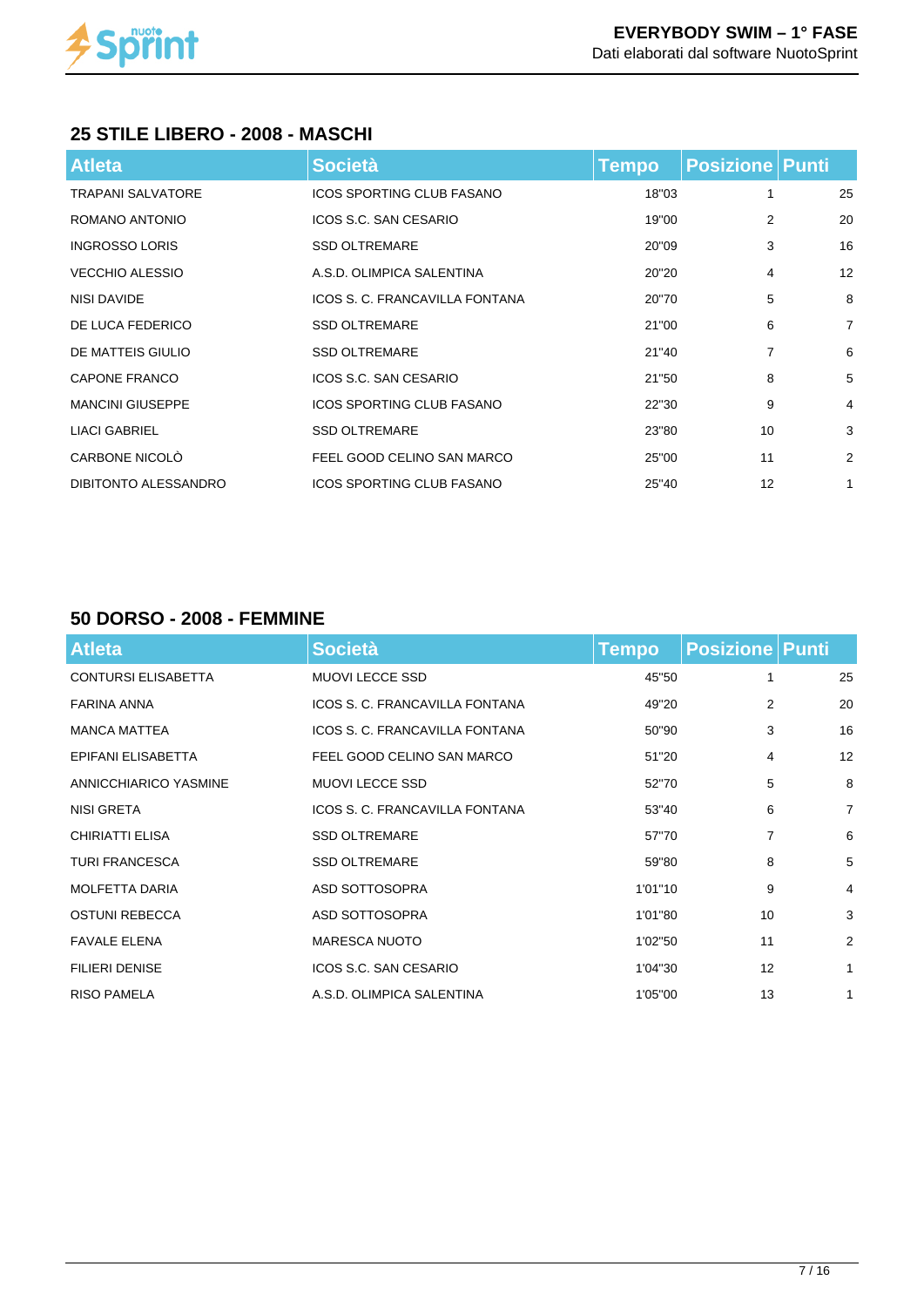

#### **50 DORSO - 2007 - FEMMINE**

| <b>Atleta</b>       | <b>Società</b>                 | <b>Tempo</b> | <b>Posizione Punti</b> |    |
|---------------------|--------------------------------|--------------|------------------------|----|
| PIDULO ILARIA       | ICOS S. C. FRANCAVILLA FONTANA | 49"20        |                        | 25 |
| RIZZO GIULIA        | <b>MARESCA NUOTO</b>           | 57"50        | 2                      | 20 |
| COSTA LUDOVICA      | A.S.D. OLIMPICA SALENTINA      | 1'01"00      | 3                      | 16 |
| <b>MANNI ILARIA</b> | ASD SOTTOSOPRA                 | 1'03"20      | 4                      | 12 |
| LONGO AZZURRA       | <b>MARESCA NUOTO</b>           | 1'07"20      | 5                      | 8  |

#### **50 DORSO - 2007 - MASCHI**

| <b>Atleta</b>              | <b>Società</b>                 | Tempo   | <b>Posizione Punti</b> |                |
|----------------------------|--------------------------------|---------|------------------------|----------------|
| <b>REA ANDREA</b>          | ICOS S. C. FRANCAVILLA FONTANA | 46"90   | 1                      | 25             |
| DI NOI GIANPAOLO           | ICOS S. C. FRANCAVILLA FONTANA | 47"70   | 2                      | 20             |
| NICOLAS CERRITO            | A.S.D. OLIMPICA SALENTINA      | 48"10   | 3                      | 16             |
| <b>MORRONE LORENZO</b>     | ICOS S. C. FRANCAVILLA FONTANA | 49"20   | 4                      | 12             |
| <b>SCALPELLO DIEGO</b>     | <b>MUOVI LECCE SSD</b>         | 49"20   | $\overline{4}$         | 12             |
| PARISI ALESSANDRO          | ASD SOTTOSOPRA                 | 49"80   | 6                      | $\overline{7}$ |
| DI COSTE FRANCESCO         | ICOS S. C. FRANCAVILLA FONTANA | 51"40   | 7                      | 6              |
| CAVALERA MATTIA            | ICOS S.C. SAN CESARIO          | 53"00   | 8                      | 5              |
| D'AMANZO RICCARDO          | FEEL GOOD CELINO SAN MARCO     | 55"80   | 9                      | 4              |
| <b>GIANNUZZI ANTONIO</b>   | A.S.D. OLIMPICA SALENTINA      | 1'00"40 | 10                     | 3              |
| <b>CONVERTINI GIUSEPPE</b> | ICOS SPORTING CLUB FASANO      | 1'06"00 | 11                     | $\overline{2}$ |
| ALTAMURA FILIPPO           | A.S.D. OLIMPICA SALENTINA      | 1'21"90 | 12                     | $\mathbf{1}$   |

#### **50 DORSO - 2006 - MASCHI**

| <b>Atleta</b>            | <b>Società</b>                 | <b>Tempo</b> | <b>Posizione Punti</b> |    |
|--------------------------|--------------------------------|--------------|------------------------|----|
| <b>MORRONE FRANCESCO</b> | ICOS S. C. FRANCAVILLA FONTANA | 52"20        |                        | 25 |
| DE MASI LORENZO          | FEEL GOOD CELINO SAN MARCO     | 54"60        |                        | 20 |
| <b>GRECO DAVIDE</b>      | FEEL GOOD CELINO SAN MARCO     | 57"20        |                        | 16 |
| MOLFETTA FLAVIO          | ASD SOTTOSOPRA                 | 1'06"60      | 4                      | 12 |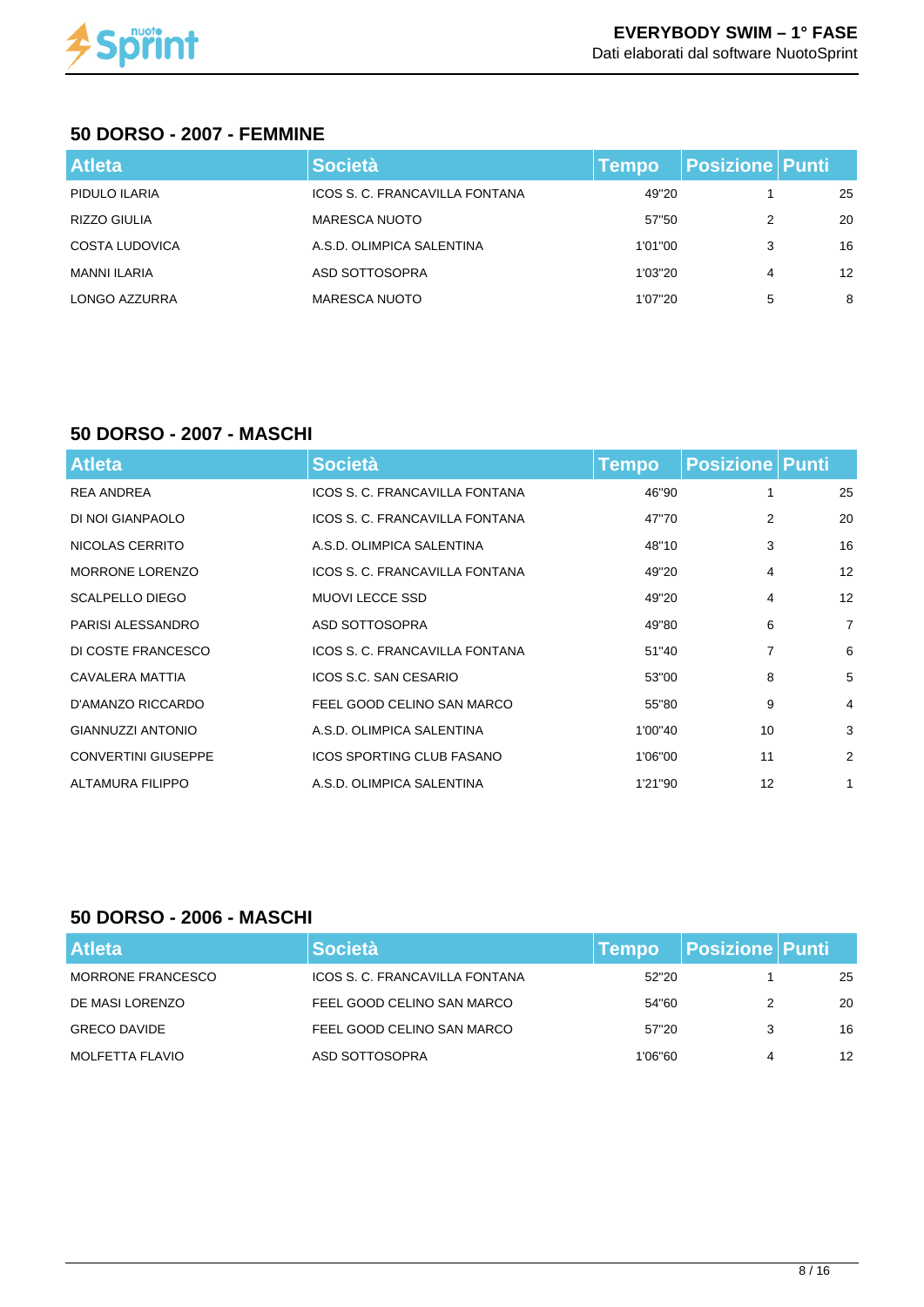

### **50 DORSO - ESORDIENTI A - FEMMINE**

| <b>Atleta</b>            | <b>Società</b>                 | <b>Tempo</b> | <b>Posizione Punti</b> |                |
|--------------------------|--------------------------------|--------------|------------------------|----------------|
| <b>BENEDETTO GINEVRA</b> | <b>MUOVI LECCE SSD</b>         | 44"00        |                        | 25             |
| <b>GAUDIO GIORDANA</b>   | ASD SOTTOSOPRA                 | 48"40        | 2                      | 20             |
| CHIANURA CHIARA          | ICOS S. C. FRANCAVILLA FONTANA | 50"40        | 3                      | 16             |
| <b>CARDONE ALESSIA</b>   | <b>MUOVI LECCE SSD</b>         | 51"40        | 4                      | 12             |
| DEL COCO MARTINA         | FEEL GOOD CELINO SAN MARCO     | 53"30        | 5                      | 8              |
| DE MITRI ALESSANDRA      | ASD SOTTOSOPRA                 | 54"40        | 6                      | $\overline{7}$ |
| <b>ELMO MARA</b>         | ASD SOTTOSOPRA                 | 57"50        | 7                      | 6              |
| <b>CONSOLI ROSITA</b>    | ASD SOTTOSOPRA                 | 1'00"90      | 8                      | 5              |

### **50 DORSO - ESORDIENTI A - MASCHI**

| <b>Atleta</b>           | <b>Società</b>       | ∣Tempo i | <b>Posizione Punti</b> |    |
|-------------------------|----------------------|----------|------------------------|----|
| PASCALI MATTEO          | <b>MARESCA NUOTO</b> | 43"00    |                        | 25 |
| <b>BODNARESCU MIHAI</b> | MUOVI LECCE SSD      | 49"50    |                        | 20 |
| AMATO ANDREA            | ASD SOTTOSOPRA       | 50"30    |                        | 16 |

#### **50 DORSO - RAGAZZI - FEMMINE**

| <b>Atleta</b>           | <b>Società</b> | <b>⊺Tempo</b> | <b>Posizione Punti</b> |    |
|-------------------------|----------------|---------------|------------------------|----|
| BARBATO GIORGIA         | ASD SOTTOSOPRA | 48"50         |                        | 25 |
| INGROSSO CASSANDRA      | ASD SOTTOSOPRA | 49"60         |                        | 20 |
| <b>GUADALUPI MARIKA</b> | ASD SOTTOSOPRA | 53"70         |                        | 16 |

## **50 DORSO - RAGAZZI - MASCHI**

| <b>Atleta</b>           | <b>l</b> Società I |       | <b>Tempo Posizione Punti</b> |    |
|-------------------------|--------------------|-------|------------------------------|----|
| ROMANO GIANMARIA        | MARESCA NUOTO      | 41"20 |                              | 25 |
| <b>SPEDICATO DANIEL</b> | MARESCA NUOTO      | 42"80 |                              | 20 |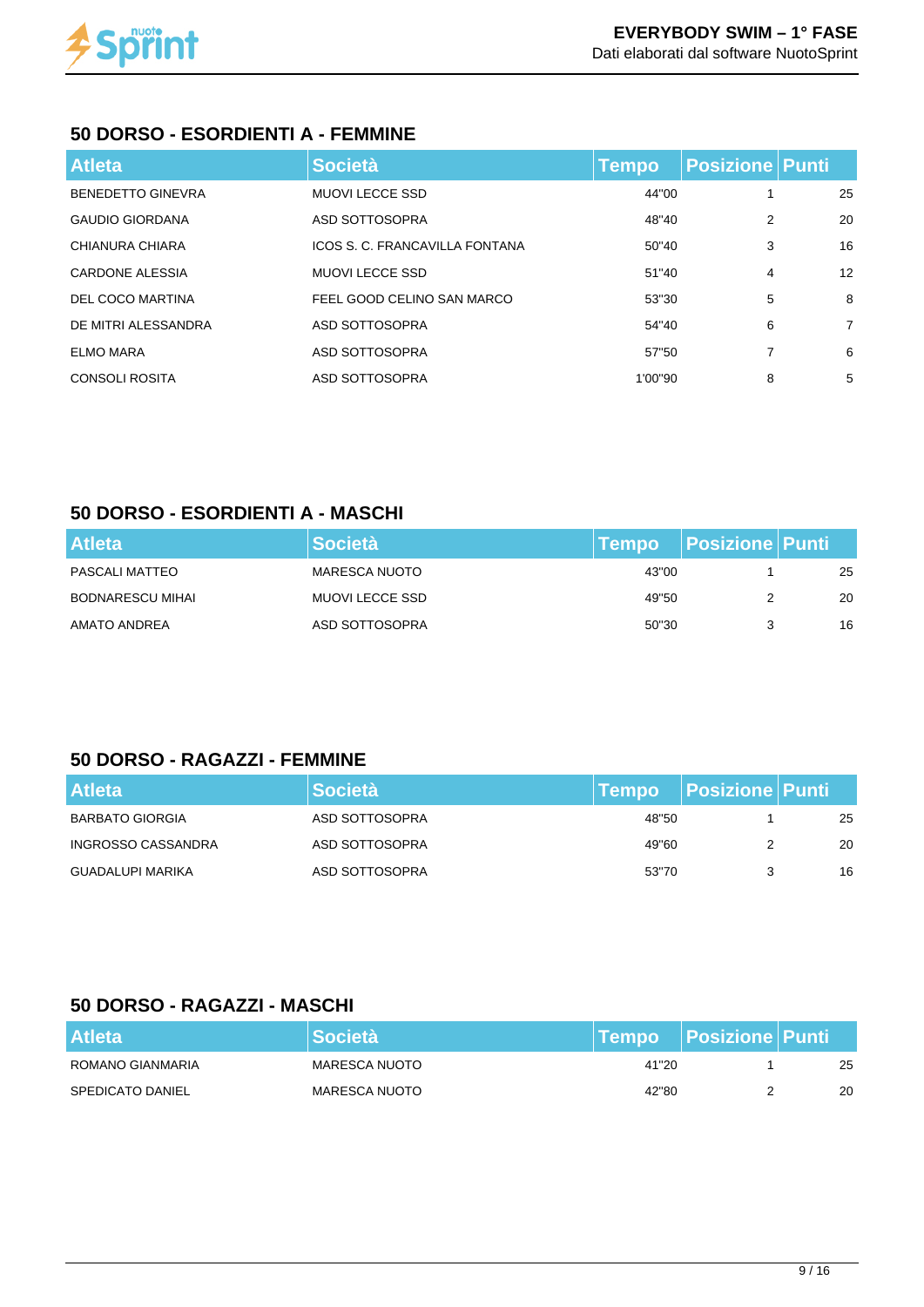

#### **50 STILE LIBERO - 2008 - FEMMINE**

| <b>Atleta</b>              | <b>Società</b>                 | <b>Tempo</b> | <b>Posizione   Punti</b> |                |
|----------------------------|--------------------------------|--------------|--------------------------|----------------|
| <b>ZAMBETTI ALESSIA</b>    | <b>MUOVI LECCE SSD</b>         | 41"50        |                          | 25             |
| FARINA ANNA                | ICOS S. C. FRANCAVILLA FONTANA | 42"30        | $\overline{2}$           | 20             |
| PEZZUTO SOPHIE             | FEEL GOOD CELINO SAN MARCO     | 43"40        | 3                        | 16             |
| NISI GRETA                 | ICOS S. C. FRANCAVILLA FONTANA | 45"50        | 4                        | 12             |
| <b>SIRSI LUDOVICA</b>      | FEEL GOOD CELINO SAN MARCO     | 45"50        | 4                        | 12             |
| <b>MANCA MATTEA</b>        | ICOS S. C. FRANCAVILLA FONTANA | 46"40        | 6                        | $\overline{7}$ |
| <b>CARICATO SOFIA</b>      | <b>MUOVI LECCE SSD</b>         | 48"80        | 7                        | 6              |
| DEL COCO CARLOTTA          | FEEL GOOD CELINO SAN MARCO     | 49"90        | 8                        | 5              |
| <b>GELZO CARLOTTA</b>      | <b>MUOVI LECCE SSD</b>         | 49"90        | 8                        | 5              |
| <b>MELE TERESA</b>         | <b>MUOVI LECCE SSD</b>         | 57"00        | 10                       | 3              |
| <b>MOLFETTA DARIA</b>      | ASD SOTTOSOPRA                 | 59"20        | 11                       | 2              |
| <b>OSTUNI REBECCA</b>      | ASD SOTTOSOPRA                 | 1'00"00      | 12                       | $\mathbf{1}$   |
| <b>TARANTINO FRANCESCA</b> | ICOS S.C. SAN CESARIO          | 1'02"00      | 13                       | $\mathbf{1}$   |
| DI DONFRANCESCO CATERINA   | <b>MUOVI LECCE SSD</b>         |              |                          | 0              |

### **50 STILE LIBERO - 2007 - FEMMINE**

| <b>Atleta</b>           | <b>Società</b>                 | <b>Tempo</b> | <b>Posizione Punti</b> |                |
|-------------------------|--------------------------------|--------------|------------------------|----------------|
| PIDULO ILARIA           | ICOS S. C. FRANCAVILLA FONTANA | 41"90        |                        | 25             |
| CACCIAPAGLIA ALESSANDRA | <b>MUOVI LECCE SSD</b>         | 45"20        | 2                      | 20             |
| SIGNORE ANGELICA        | <b>MUOVI LECCE SSD</b>         | 46"10        | 3                      | 16             |
| <b>RICCIATO IRENE</b>   | FEEL GOOD CELINO SAN MARCO     | 46"60        | 4                      | 12             |
| PASCALI LUDOVICA        | ICOS S.C. SAN CESARIO          | 46"70        | 5                      | 8              |
| <b>STIFANI SOPHIA</b>   | ICOS S.C. SAN CESARIO          | 48"30        | 6                      | $\overline{7}$ |
| RAUSA MARTA             | A.S.D. OLIMPICA SALENTINA      | 57"80        | 7                      | 6              |
| <b>MANNI ILARIA</b>     | ASD SOTTOSOPRA                 | 1'08"90      | 8                      | 5              |
| CAPPILLI CHIARA         | <b>MUOVI LECCE SSD</b>         |              |                        | $\Omega$       |

# **50 STILE LIBERO - 2007 - MASCHI**

| <b>Atleta</b>    | <b>Società</b>                 |       | <b>Tempo Posizione Punti</b> |    |
|------------------|--------------------------------|-------|------------------------------|----|
| REA ANDREA       | ICOS S. C. FRANCAVILLA FONTANA | 39"10 |                              | 25 |
| DE RICCARDIS UGO | MUOVI LECCE SSD                | 39"80 |                              | 20 |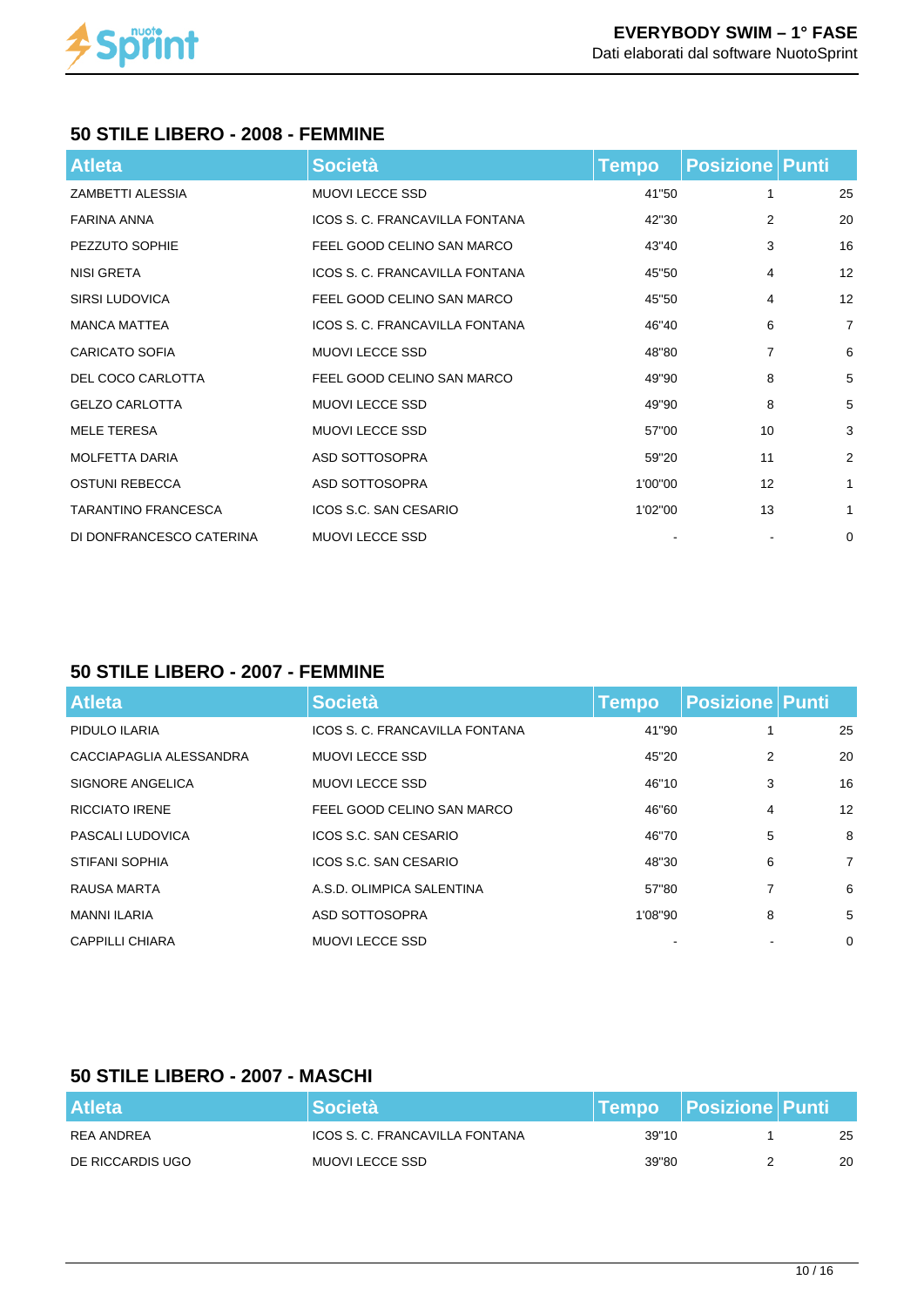

| ASD SOTTOSOPRA                   | 40"10 | 3  | 16             |
|----------------------------------|-------|----|----------------|
| ICOS S. C. FRANCAVILLA FONTANA   | 40"90 | 4  | 12             |
| FEEL GOOD CELINO SAN MARCO       | 41"80 | 5  | 8              |
| <b>SSD OLTREMARE</b>             | 42"70 | 6  | $\overline{7}$ |
| ICOS S. C. FRANCAVILLA FONTANA   | 43"60 | 7  | 6              |
| <b>SSD OLTREMARE</b>             | 44"60 | 8  | 5              |
| ICOS S. C. FRANCAVILLA FONTANA   | 45"10 | 9  | $\overline{4}$ |
| ICOS S. C. FRANCAVILLA FONTANA   | 45"20 | 10 | 3              |
| FEEL GOOD CELINO SAN MARCO       | 46"40 | 11 | 2              |
| <b>MUOVI LECCE SSD</b>           | 47"60 | 12 | 1              |
| <b>ICOS SPORTING CLUB FASANO</b> | 55"30 | 13 | 1              |
| A.S.D. OLIMPICA SALENTINA        |       |    | 0              |
|                                  |       |    |                |

### **50 STILE LIBERO - 2006 - MASCHI**

| <b>Atleta</b>            | <b>Società</b>                 | <b>Tempo</b> | <b>Posizione Punti</b> |                |
|--------------------------|--------------------------------|--------------|------------------------|----------------|
| ARNESANO LORIS           | FEEL GOOD CELINO SAN MARCO     | 35"00        | 1                      | 25             |
| ARCES ALESSANDRO         | <b>MUOVI LECCE SSD</b>         | 37"80        | 2                      | 20             |
| DE TOMMASO RICCARDO      | ICOS S. C. FRANCAVILLA FONTANA | 40"40        | 3                      | 16             |
| MOLFETTA FLAVIO          | ASD SOTTOSOPRA                 | 40"40        | 3                      | 16             |
| <b>TOTARO ORLANDO</b>    | ICOS S. C. FRANCAVILLA FONTANA | 41"90        | 5                      | 8              |
| RUSSO DIEGO              | FEEL GOOD CELINO SAN MARCO     | 42"10        | 6                      | $\overline{7}$ |
| SANFRATELLO ALESSIO      | ICOS S.C. SAN CESARIO          | 42"90        | 7                      | 6              |
| <b>MORRONE FRANCESCO</b> | ICOS S. C. FRANCAVILLA FONTANA | 44"00        | 8                      | 5              |
| DE IACO FRANCESCO        | <b>MUOVI LECCE SSD</b>         | 45"90        | 9                      | 4              |
| PALAZZO MANUEL           | <b>SSD OLTREMARE</b>           | 45"90        | 9                      | 4              |
| DE MASI LORENZO          | FEEL GOOD CELINO SAN MARCO     | 47"00        | 11                     | 2              |
| <b>RIZZO MICHELE</b>     | <b>SSD OLTREMARE</b>           | 47"10        | 12                     | $\mathbf{1}$   |
| TOTARO ALESSANDRO        | <b>SSD OLTREMARE</b>           | 47"20        | 13                     | $\mathbf{1}$   |
| <b>RIZZO SAMUELE</b>     | ICOS S.C. SAN CESARIO          | 53"80        | 14                     | $\mathbf{1}$   |
| DE VITIS EMANUELE        | FEEL GOOD CELINO SAN MARCO     |              |                        | 0              |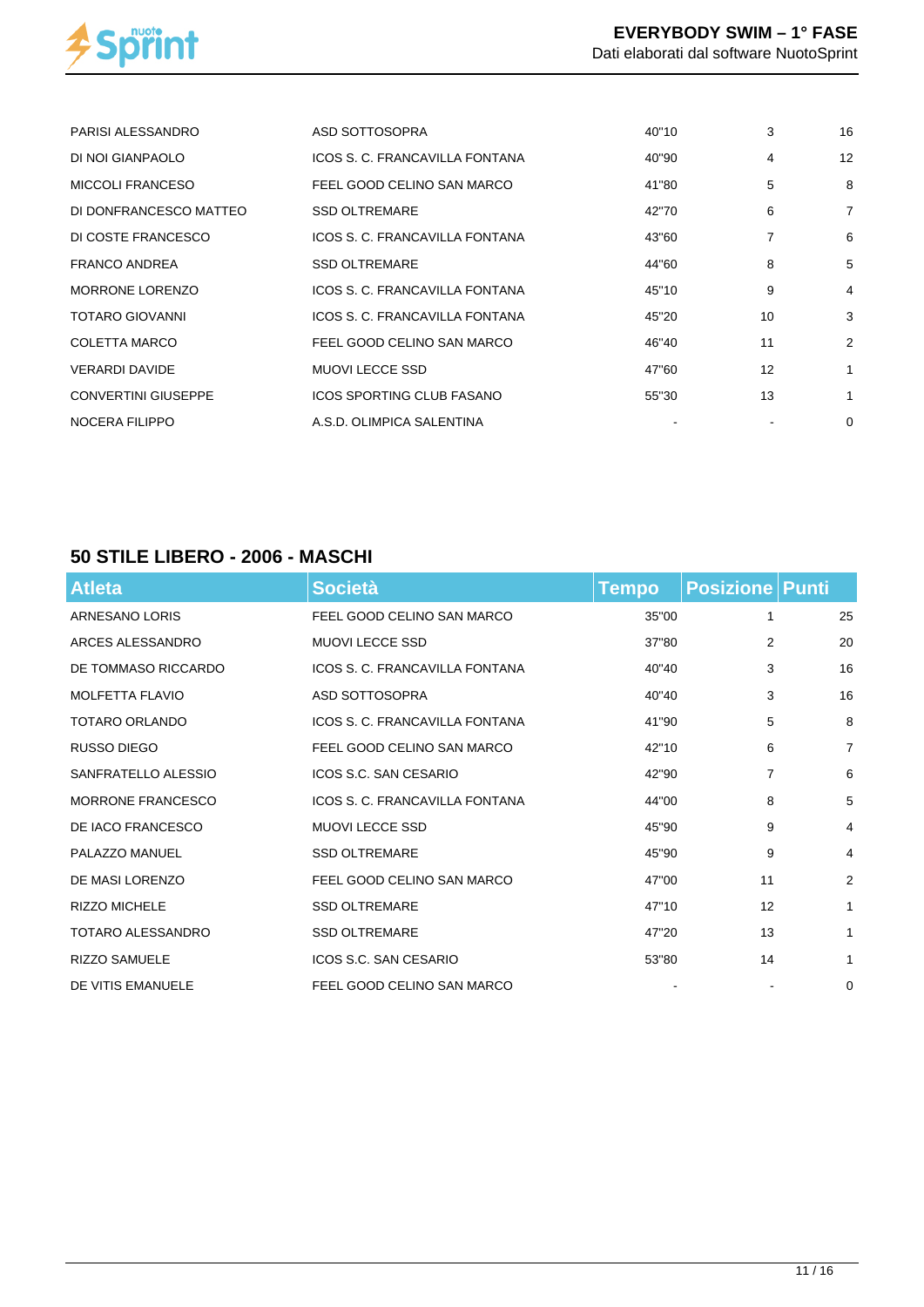

### **50 STILE LIBERO - ESORDIENTI A - FEMMINE**

| <b>Atleta</b>              | <b>Società</b>                 | <b>Tempo</b> | <b>Posizione   Punti</b> |                |
|----------------------------|--------------------------------|--------------|--------------------------|----------------|
| <b>VASCONCELLI FABIOLA</b> | <b>MUOVI LECCE SSD</b>         | 35"20        | 1                        | 25             |
| <b>MEO IRENE</b>           | <b>MUOVI LECCE SSD</b>         | 35"50        | 2                        | 20             |
| <b>MUCI ROSALINA</b>       | <b>MARESCA NUOTO</b>           | 36"40        | 3                        | 16             |
| <b>MANTI GLORIA</b>        | <b>SSD OLTREMARE</b>           | 36"80        | 4                        | 12             |
| CHIANURA CHIARA            | ICOS S. C. FRANCAVILLA FONTANA | 41"90        | 5                        | 8              |
| <b>COLETTA ROSSELLA</b>    | ICOS S.C. SAN CESARIO          | 42"10        | 6                        | $\overline{7}$ |
| PERRONE GIADA              | <b>MUOVI LECCE SSD</b>         | 42"10        | 6                        | $\overline{7}$ |
| <b>GAUDIO GIORDANA</b>     | ASD SOTTOSOPRA                 | 42"30        | 8                        | 5              |
| MONSELLATO ALESSIA         | <b>MARESCA NUOTO</b>           | 43"20        | 9                        | 4              |
| <b>BAGLIVI FATIMA</b>      | A.S.D. OLIMPICA SALENTINA      | 45"60        | 10                       | 3              |
| <b>QUARTA GIULIA</b>       | <b>SSD OLTREMARE</b>           | 45"90        | 11                       | $\overline{2}$ |
| <b>LEZZI ELEONORA</b>      | <b>MUOVI LECCE SSD</b>         | 47"10        | 12                       | $\mathbf{1}$   |
| DE MITRI ALESSANDRA        | ASD SOTTOSOPRA                 | 47"60        | 13                       | $\mathbf{1}$   |
| DE DOMINICIS BENEDETTA     | <b>SSD OLTREMARE</b>           | 50"10        | 14                       | $\mathbf{1}$   |
| <b>ELMO MARA</b>           | ASD SOTTOSOPRA                 | 50"80        | 15                       | 1              |
| <b>CONSOLI ROSITA</b>      | ASD SOTTOSOPRA                 | 52"10        | 16                       | 1              |
| PERSONE' MICHELLE          | <b>MUOVI LECCE SSD</b>         | 53"80        | 17                       | 1              |

# **50 STILE LIBERO - ESORDIENTI A - MASCHI**

| <b>Atleta</b>              | <b>Società</b>             | <b>Tempo</b> | <b>Posizione Punti</b> |                 |
|----------------------------|----------------------------|--------------|------------------------|-----------------|
| <b>DURANTE LUIGI</b>       | <b>MUOVI LECCE SSD</b>     | 34"30        |                        | 25              |
| <b>SCIURTI GIANLORENZO</b> | <b>SSD OLTREMARE</b>       | 35"00        | $\overline{2}$         | 20              |
| RUSSO CRISTIANO            | FEEL GOOD CELINO SAN MARCO | 35"60        | 3                      | 16              |
| DE MATTEIS LUCA            | <b>SSD OLTREMARE</b>       | 38"80        | $\overline{4}$         | 12 <sup>°</sup> |
| LOMBARDO ELIA              | <b>SSD OLTREMARE</b>       | 38"80        | $\overline{4}$         | 12              |
| <b>AMATO ANDREA</b>        | ASD SOTTOSOPRA             | 40"00        | 6                      | $\overline{7}$  |
| <b>MASSAFRA FRANCESCO</b>  | A.S.D. OLIMPICA SALENTINA  | 40"00        | 6                      | $\overline{7}$  |
| <b>LEZZI ROBERTO</b>       | <b>MUOVI LECCE SSD</b>     | 44"30        | 8                      | 5               |
| <b>BARLETTI GIACOMO</b>    | MARESCA NUOTO              | 47"90        | 9                      | 4               |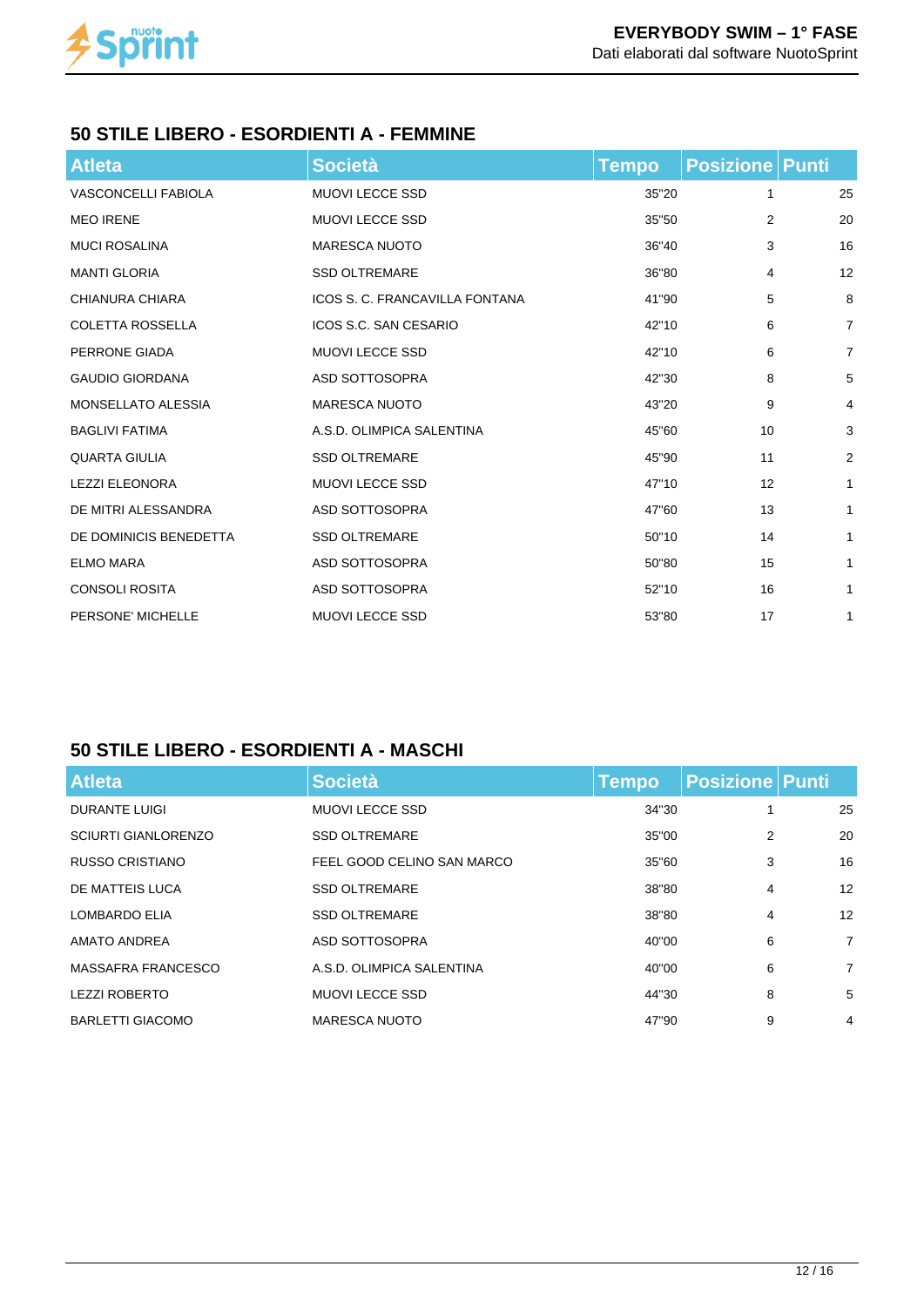

## **50 STILE LIBERO - RAGAZZI - FEMMINE**

| <b>Atleta</b>             | <b>Società</b>       | <b>Tempo</b> | <b>Posizione Punti</b> |                   |
|---------------------------|----------------------|--------------|------------------------|-------------------|
| LENTI CHIARA              | <b>SSD OLTREMARE</b> | 37"00        |                        | 25                |
| CARROZZO GIORGIA          | <b>MARESCA NUOTO</b> | 38"00        | 2                      | 20                |
| RIELLI GAIA               | <b>SSD OLTREMARE</b> | 38"50        | 3                      | 16                |
| <b>INGROSSO CASSANDRA</b> | ASD SOTTOSOPRA       | 39"50        | 4                      | $12 \overline{ }$ |
| <b>BARBATO GIORGIA</b>    | ASD SOTTOSOPRA       | 41"20        | 5                      | 8                 |
| <b>GUADALUPI MARIKA</b>   | ASD SOTTOSOPRA       | 43"80        | 6                      | $\overline{7}$    |

# **50 STILE LIBERO - RAGAZZI - MASCHI**

| <b>Atleta</b>          | <b>Società</b>         | <b>Tempo</b> | <b>Posizione Punti</b> |    |                 |
|------------------------|------------------------|--------------|------------------------|----|-----------------|
| <b>MAZZOTTA PARIDE</b> | <b>MARESCA NUOTO</b>   | 31"40        |                        | 25 |                 |
| ROMANO LUCA            | <b>MARESCA NUOTO</b>   | 31"70        | 2                      |    | 20              |
| PALADINI FEDERICO      | <b>MARESCA NUOTO</b>   | 34"20        | 3                      |    | 16              |
| CAUS ALESSANDRO        | <b>MUOVI LECCE SSD</b> | 34"90        | 4                      |    | 12 <sup>2</sup> |
| PEZZUTO GIACOMO        | <b>MARESCA NUOTO</b>   | 37"20        | 5                      |    | 8               |
| CIOFFI ANDREA          | <b>MUOVI LECCE SSD</b> | -            |                        |    | 0               |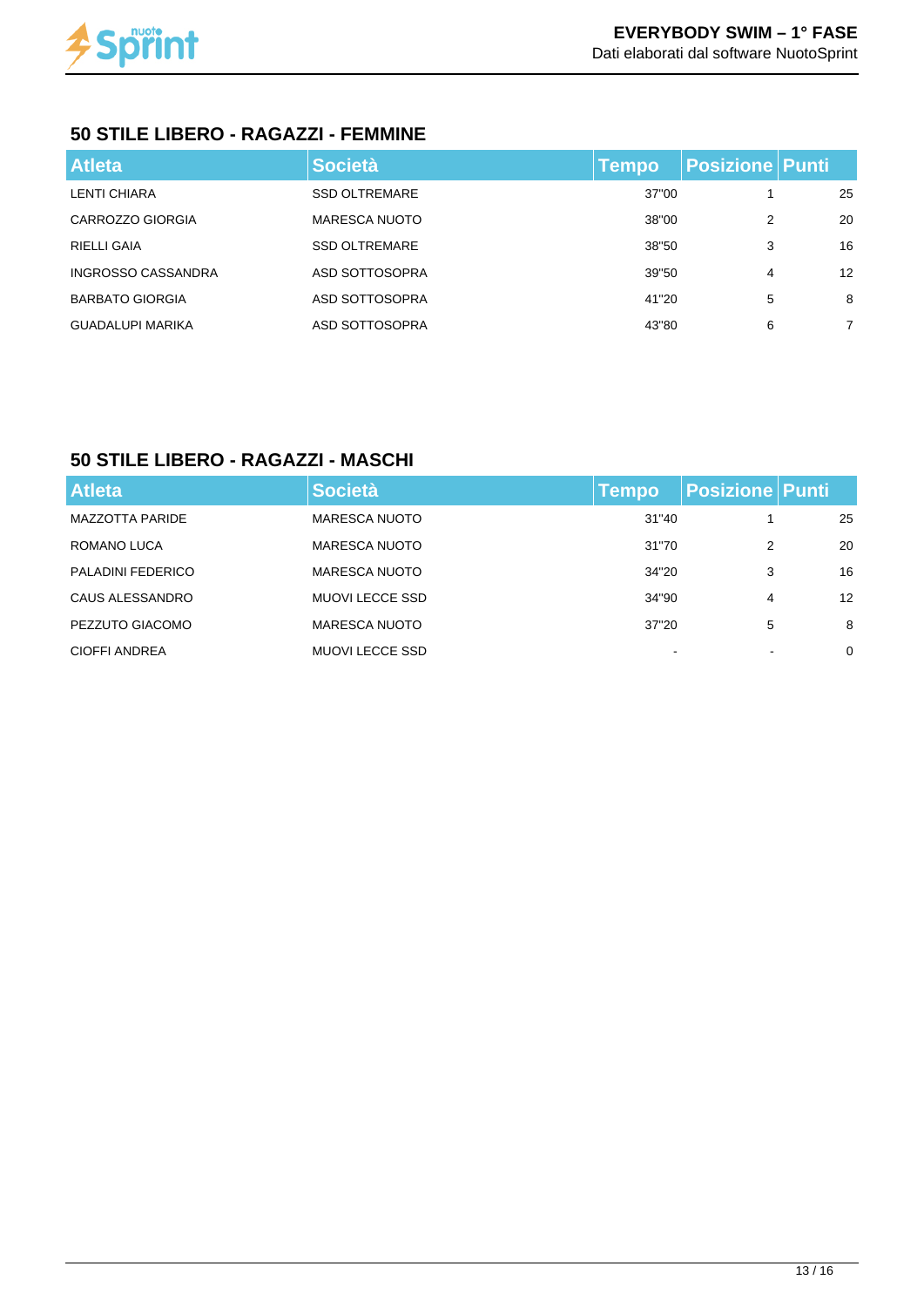

# **STAFFETTE EVERYBODY SWIM – 1° FASE**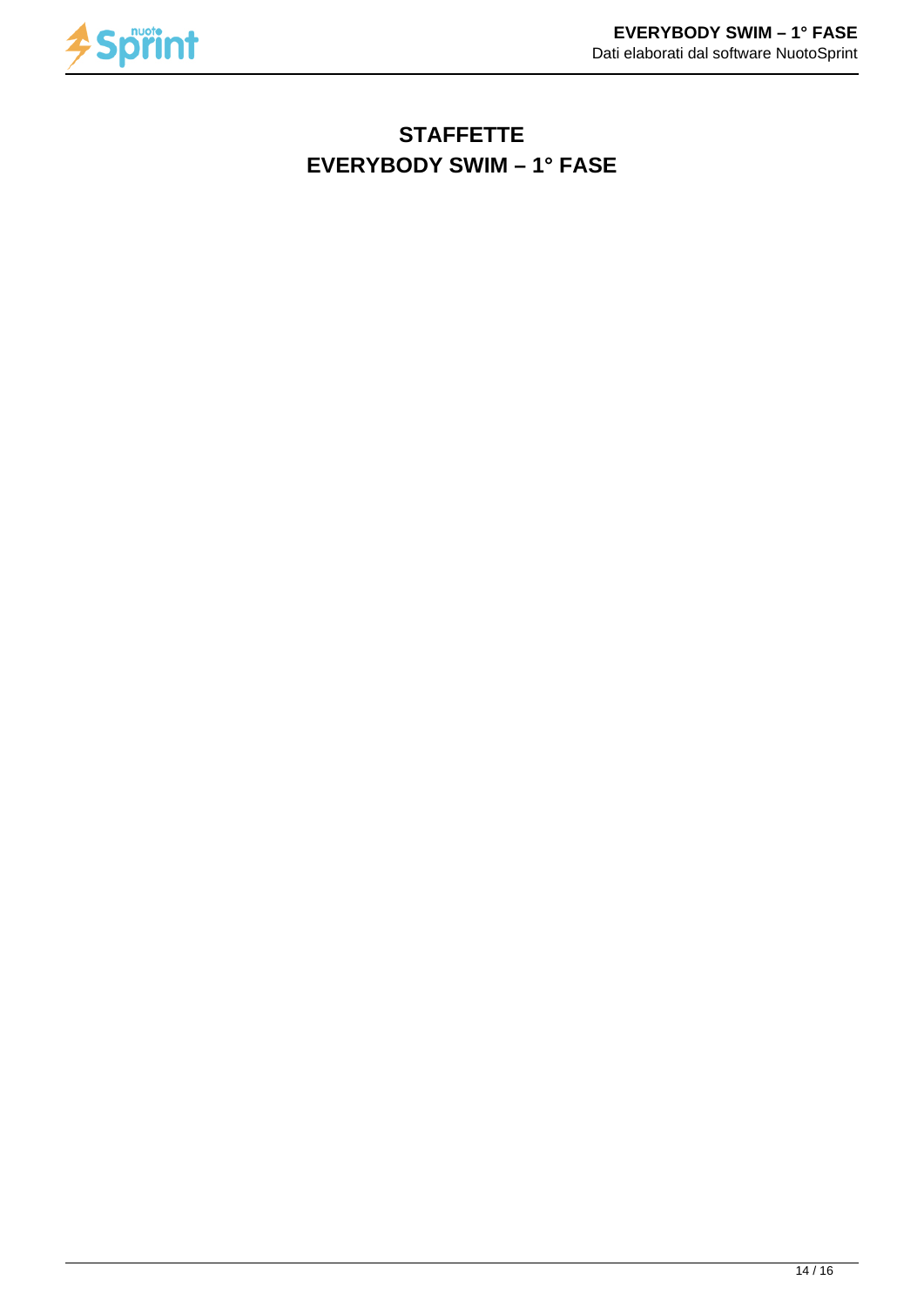

# **CLASSIFICHE FINALI EVERYBODY SWIM – 1° FASE**

## **Classifica finale società - MASCHI**

| <b>Società</b>                   | <b>Posizione Punti</b> |     |
|----------------------------------|------------------------|-----|
| ICOS S. C. FRANCAVILLA FONTANA   | 1                      | 254 |
| <b>MUOVI LECCE SSD</b>           | 2                      | 196 |
| FEEL GOOD CELINO SAN MARCO       | 3                      | 187 |
| <b>MARESCA NUOTO</b>             | 3                      | 187 |
| <b>ICOS SPORTING CLUB FASANO</b> | 5                      | 149 |
| <b>SSD OLTREMARE</b>             | 6                      | 148 |
| ICOS S.C. SAN CESARIO            | $\overline{7}$         | 145 |
| A.S.D. OLIMPICA SALENTINA        | 8                      | 112 |
| ASD SOTTOSOPRA                   | 9                      | 74  |
|                                  |                        |     |

#### **Classifica finale società - FEMMINE**

| Società                          | <b>Posizione Punti</b> |     |
|----------------------------------|------------------------|-----|
| <b>MUOVI LECCE SSD</b>           | 1                      | 267 |
| FEEL GOOD CELINO SAN MARCO       | 2                      | 216 |
| <b>MARESCA NUOTO</b>             | 3                      | 175 |
| ICOS S. C. FRANCAVILLA FONTANA   | 4                      | 171 |
| ASD SOTTOSOPRA                   | 5                      | 161 |
| <b>ICOS SPORTING CLUB FASANO</b> | 6                      | 102 |
| <b>SSD OLTREMARE</b>             | 6                      | 102 |
| A.S.D. OLIMPICA SALENTINA        | 8                      | 98  |
| ICOS S.C. SAN CESARIO            | 9                      | 46  |